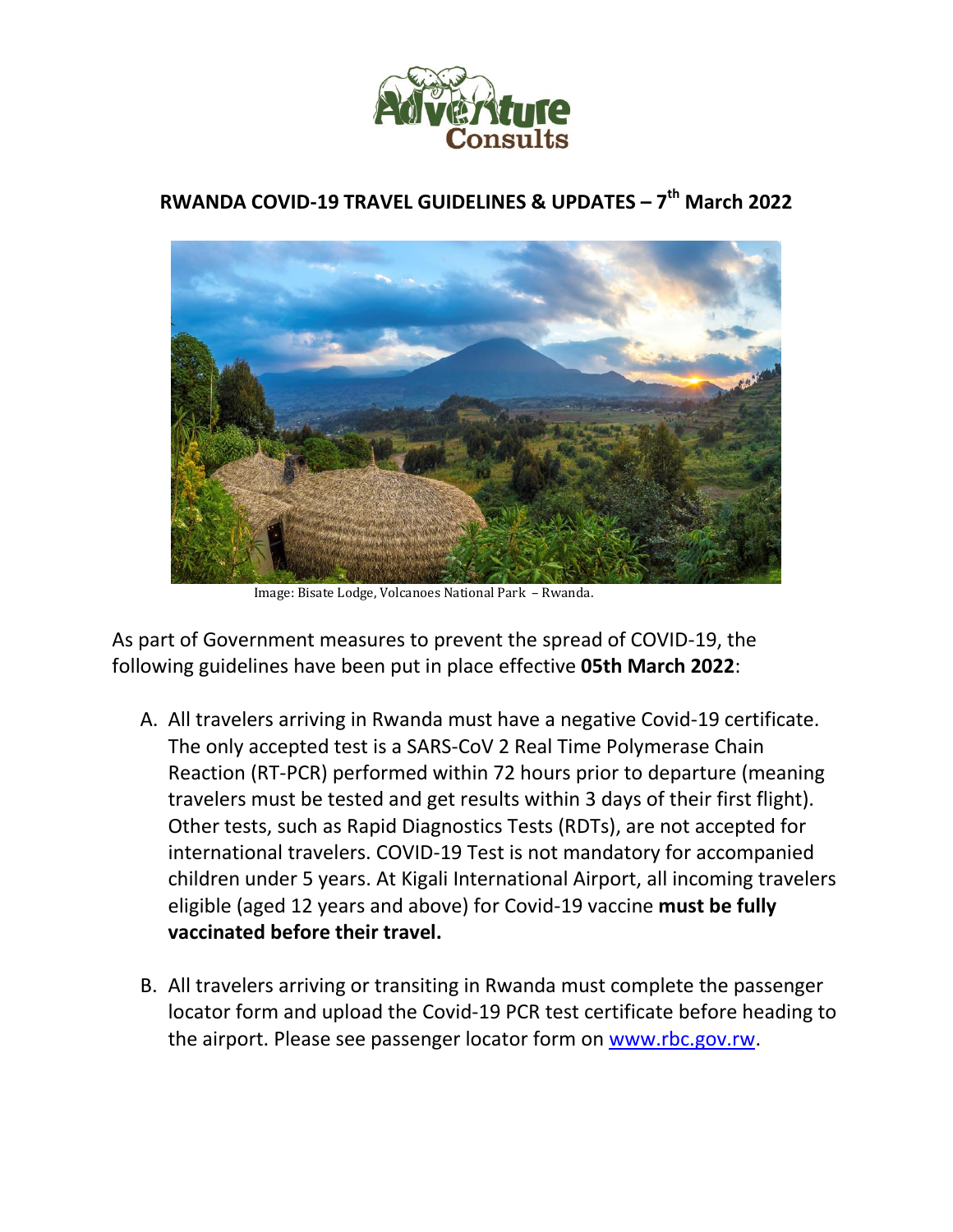

- C. Covid-19 RT-PCR and Antigen Rapid Tests will be taken upon arrival at own cost and travelers will do self-isolation until they get negative PCR test results taken on arrival. This means, there's more quarantine since arriving visitors are allowed to go and isolate at places of their choice.
- D. At the airport, the payment for Covid-19 tests taken on arrival of 62,200 Frw or 65 USD (55USD for covid-19 tests and 10USD for specific logistics to the airport) will be done as per the indications of the passenger locator form. For passengers who opt for a cash payment at arrival, the balance will be given in Local currency (FRW). The passenger who wouldn't use the payment methods on the passenger locator form may be required to pay again at arrival and claim for refund for any previous payment made.
- E. In order to facilitate Rwandan citizens to test regularly for Covid-19 and to know their status, including Rwandans returning home, the Government of Rwanda will subsidize the cost of Covid-19 tests whereby for the mandatory Covid-19 tests taken on arrival, Rwandan citizens will pay Rwf 45,000 or 45 USD (35USD for covid-19 tests and 10USD for specific logistics to the airport) instead of current cost.
- F. All travelers transiting for more than 12 hours through Rwanda will be screened upon entry and take a RT-PCR and rapid tests at own cost while transiting/connecting travelers who are not leaving the airport for less than 12 hours will be screened upon entry and not required to take a second test (This is not applicable for transiting passengers by land borders, in that case, passengers will be tested using RT-PCR and rapid tests on arrival), PCR test results will be fast tracked.
- G. Land borders are re-opened, effective Monday 07th March, 2022. Travellers may be subject to random Covid-19 testing by the Ministry of Health upon entry and are encouraged to be vaccinated before crossing the border.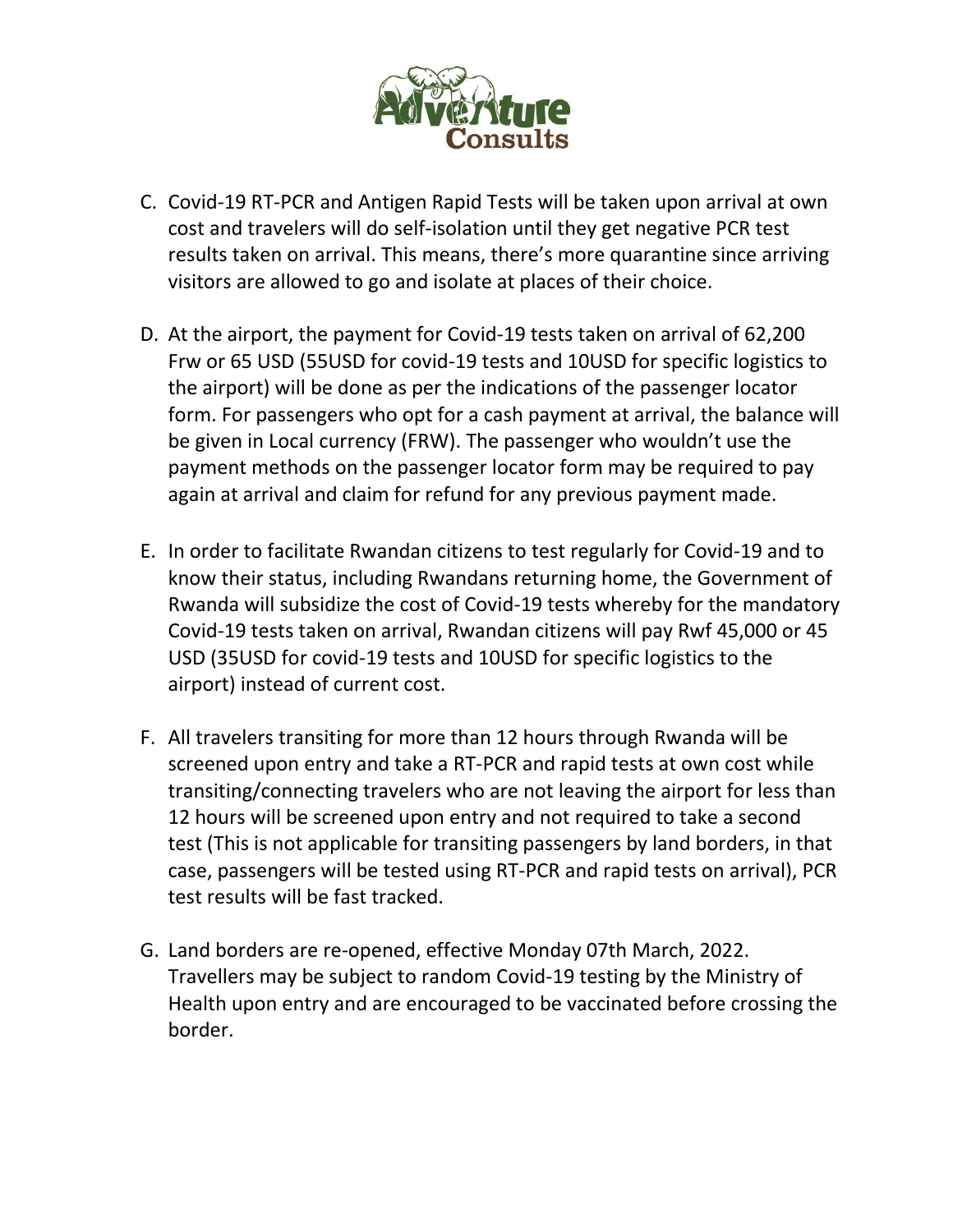

- H. In line with G above, all Adventure Consults' Cross-border safaris by road (Uganda to Rwanda and vice-versa) shall resume.
- I. An additional Ag, RDT COVID-19 test, is required on day 3 from the arrival date at designated testing sites (Camp Kigali or nearest Provincial or District hospitals for those out of the City of Kigali).
- J. RBC offers rapid antigen testing without appointment at dozens of accredited private hospitals/clinics throughout Rwanda. Rapid antigen tests cost approximately \$5 (RWF 5,000). A complete list of accredited private clinics offering this service is found **here**. Rapid antigen test results are available shortly after the sample is taken and are delivered in person and/or via text message.
- K. Both mandatory tests, taken on arrival and day 3, will be paid for upon arrival at the Kigali International Airport.
- A. An RT- PCR COVID-19 test is required for all visitors wishing to see primates at Volcanoes, Nyungwe, and Gishwati-Mukura National parks.
- B. All guests intending to stay in hotels and other accommodation establishments must provide valid negative Ag RDT or RT-PCR COVID-19 test results taken within 72 hours.
- C. A facilitation request accompanied by guest identification details as well as their travel itinerary is required to be submitted by the tour operator or hotel to visitrwanda@rdb.rw 72 hours prior to your arrival.
- D. Masks/face coverings are required in public.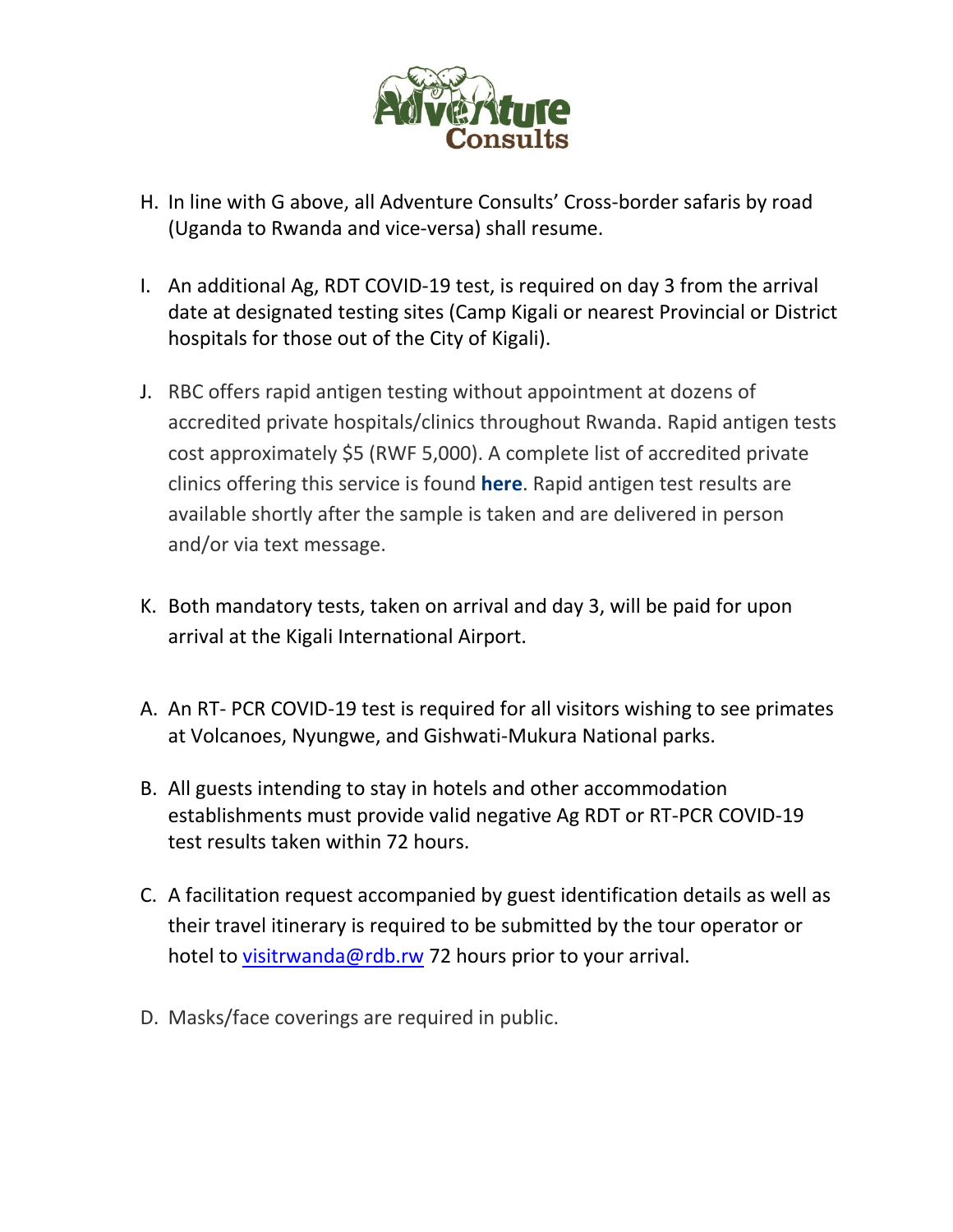

- E. Tourism activities continue normally but in strict adherence to COVID-19 health guidelines. Highly recommend to book through a registered and licensed tour operator for smooth execution of your trip.
- F. Tourists, including children, visiting the National Parks will be required to present a negative COVID-19 test result taken within 72 hours. Please get in touch (sales@adventureconsults.com) if you need any clarification.
- G. A negative RT-PCR test result is required for Volcanoes, Nyungwe, and Gishwati-Mukura National Park.
- H. A negative antigen rapid COVID-19 test result is accepted for Akagera National Park.

## **SELF-ISOLATION**

Once self-isolated at home or a place of your choice, the process is as following:

- 1. Test results for RT-PCR taken on arrival will be checked on RBC website of covid-19 results portal by using phone number entered while filling Passenger Locator Form and Unique code received when submitted Passenger Locator Form prior to departures or by SMS and/or email, and the turnaround time for results is 24hrs from the time a sample is collected. If the results are not out and you are beyond 24 hours, please contact RBC Medical Team on Duty at Airport 24/7: (+250) 781415724 for help or ask your/Adventure Consults' guide for assistance.
- 2. If a traveler's test result is positive for COVID-19 (even if asymptomatic) while in Rwanda, they will be treated as indicated in the National Covid-19 Management Guidelines available on www.rbc.gov.rw until they have fully recovered, at their own cost. We encourage all travelers to have international travel insurance.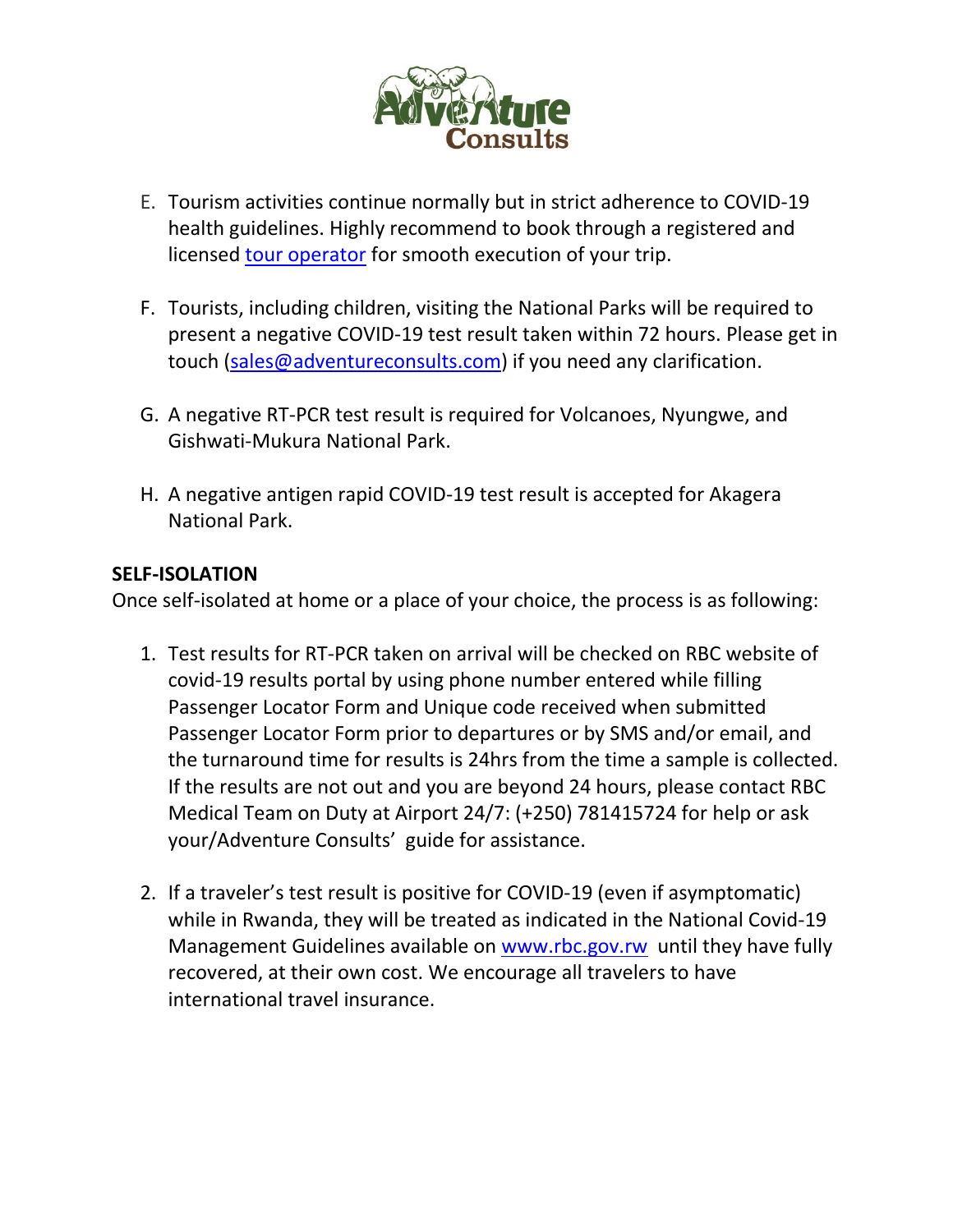

## **DEPARTURE**

- 1. All travelers departing from Rwanda must test negative for COVID-19. The only accepted test is a SARSCoV 2 Real Time Polymerase Chain Reaction (RT-PCR) performed within 72 hours before departure. The PCR test must be performed by the Rwanda Biomedical Center/National Reference Laboratory, Provincial or District Hospitals. Other tests, such as Rapid Diagnostics Tests (RDTs), are not accepted for international Travelers.
- 2. COVID-19 Test is not mandatory for accompanied children under 5 years. Travelers must take their tests 2 days prior to departure. Travelers are advised to check with airlines about the COVID-19 requirements of the final destination and/or transit countries and plan for their RT-PCR test accordingly.
- 3. All Rwandans travelers eligible (aged 12 years and above) for Covid-19 vaccine departing from Rwanda must be fully vaccinated.
- 4. Travelers are not allowed to go to the airport without negative COVID-19 RT-PCR test results, if the results are not yet out within 48 hours as mentioned above, please contact BIOS LAB HELP DESK on (+250) 787243836 or (+250) 788793446 or (+250) 784026239 or ask your/Adventure Consults guide for assistance.
- 5. If travelers test results are positive for COVID-19 (even if asymptomatic) while in Rwanda, they will be treated as indicated in the National Covid-19 Management Guidelines available on www.rbc.gov.rw until they have fully recovered, at their own cost. We encourage all travelers to have international travel insurance.
- 6. Travelers who test positive and undertake 10 days of isolation but remain positive on PCR with CT values above 37, negative rapid diagnostic test and without any Covid-19 symptoms will be given a recovery certificate which may be used for travel out of Rwanda provided their transiting and final destination countries allow it.